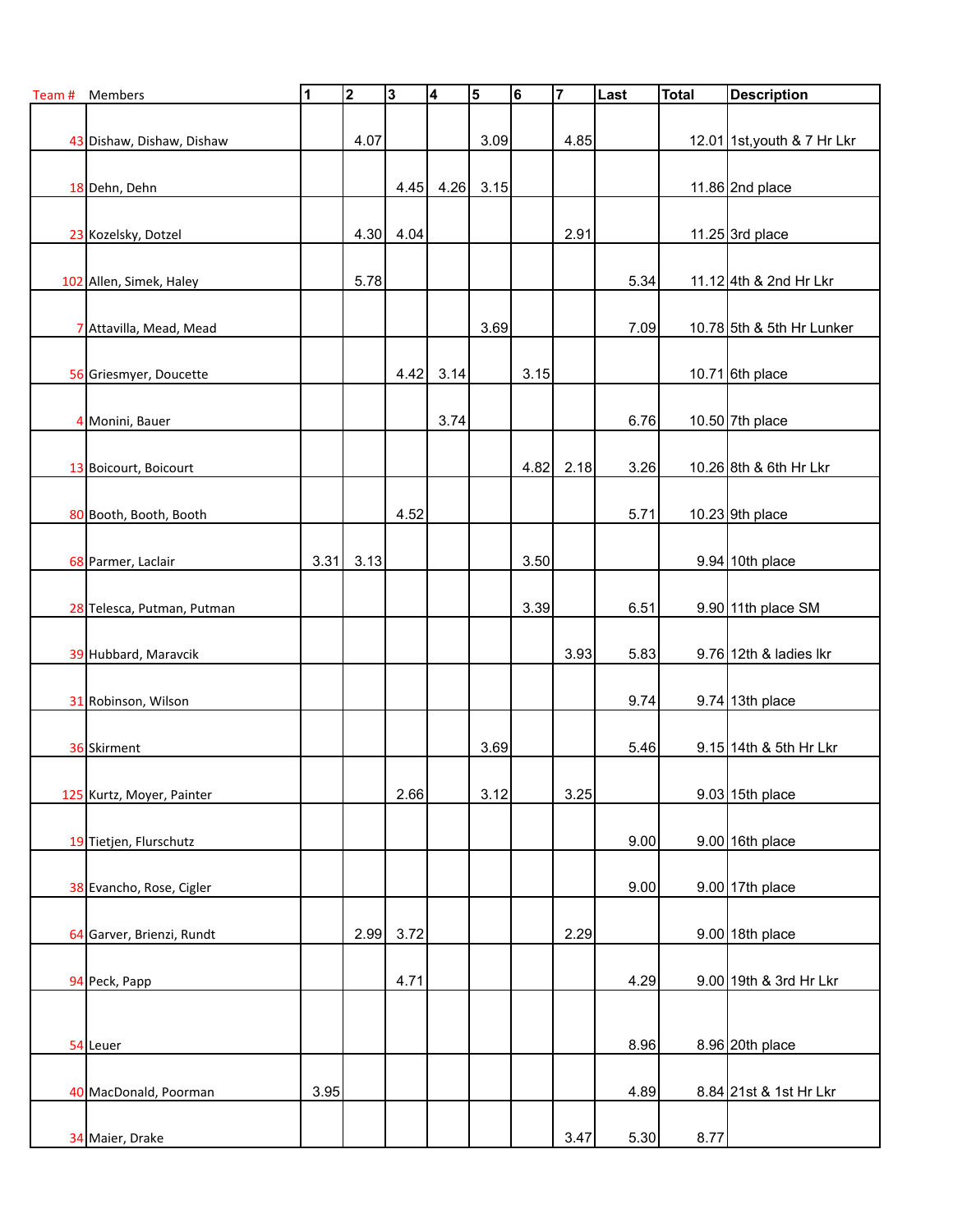| 2 Ferri, Ferri, Colombi           |      |      |      |      | 3.31        |      |        | 5.36 | 8.67 |                      |
|-----------------------------------|------|------|------|------|-------------|------|--------|------|------|----------------------|
|                                   |      |      |      |      |             |      |        |      |      |                      |
| 5 Buckmann, Buckmann              |      |      | 3.75 |      |             | 2.74 | 2.18   |      | 8.67 |                      |
| 79 Szafranski, Trudell            |      | 3.36 |      |      | 2.80        |      | 2.16   |      | 8.32 |                      |
| 82 Falvo, Alger                   | 3.28 |      |      |      |             |      |        | 4.94 | 8.22 |                      |
|                                   |      |      |      |      |             |      |        |      |      |                      |
| 97 Fernald, Montross              |      | 3.22 |      |      |             |      |        | 4.94 | 8.16 |                      |
| 22 Conger, Conger, Downey         |      |      |      |      |             |      |        | 8.05 | 8.05 |                      |
| 122 Baciuski, Baciuska            |      |      |      |      |             |      |        | 7.81 | 7.81 |                      |
| 1 Zinck, Zinck                    |      |      |      |      |             |      |        | 7.56 | 7.56 |                      |
|                                   |      |      |      |      |             |      |        |      |      |                      |
| 27 MacDonald, MacDonald           |      |      |      |      |             |      |        | 7.56 | 7.56 |                      |
| 98 Kenyon, Kenyon, Miller         |      |      |      |      |             | 3.11 | 2.40   | 1.90 | 7.41 |                      |
| 24 Neenan, Bryan                  |      |      |      |      |             |      |        | 7.13 | 7.13 |                      |
| 6 Springman, Springman, Springman |      |      | 3.48 | 3.57 |             |      |        |      | 7.05 |                      |
| 11 Race, Fargnoli                 |      |      |      |      |             |      |        | 7.04 | 7.04 |                      |
|                                   |      |      |      |      |             |      |        |      |      |                      |
| 41 Funk, Shaffer                  |      |      |      |      |             |      |        | 6.86 | 6.86 |                      |
| 115 Strong, Howe                  |      |      |      |      |             |      |        | 6.85 | 6.85 |                      |
| 81 Fitchette, Vaadi               |      |      |      | 2.78 | 2.00        |      | $1.81$ |      | 6.59 |                      |
| 73 Staie, Switzer                 |      |      |      |      |             | 2.28 |        | 4.08 | 6.36 |                      |
|                                   |      |      |      |      |             |      |        |      |      |                      |
| 72 Derrenbacher, Howell           |      |      |      |      |             |      |        | 5.60 | 5.60 |                      |
| 127 Ball, Ball                    |      |      |      |      |             | 3.06 | 2.49   |      | 5.55 |                      |
| 93 Davis, Davis                   |      |      |      |      | $2.58$ 2.81 |      |        |      | 5.39 |                      |
| 30 Schutt, Schutt                 |      |      |      | 5.10 |             |      |        |      |      | 5.10 4th Hour Lunker |
|                                   |      |      |      |      |             |      |        |      |      |                      |
| 110 Rathun, Read                  |      |      |      | 2.78 |             |      | 2.16   |      | 4.94 |                      |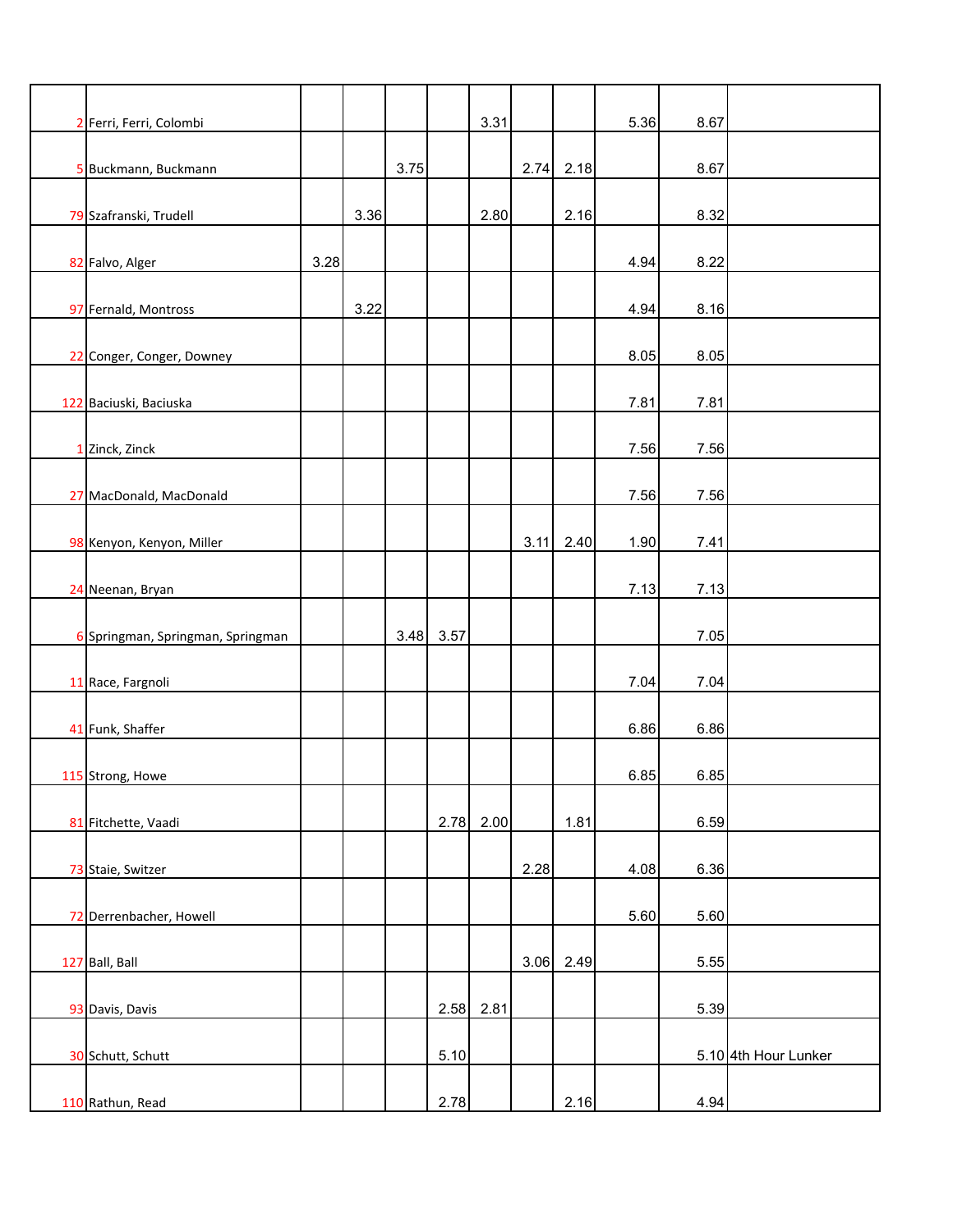| 65 Smith, Mierek                 |      |      |      |      |      |      | 4.86 | 4.86 |  |
|----------------------------------|------|------|------|------|------|------|------|------|--|
| 26 Wrisley, Cutaiar              |      |      |      |      |      |      | 4.51 | 4.51 |  |
| 105 Fernald, Hawley              |      |      |      |      |      | 4.14 |      | 4.14 |  |
| 111 Scott, Colburn, Parsons      |      |      |      |      |      |      | 4.10 | 4.10 |  |
|                                  |      |      |      |      |      |      |      |      |  |
| 100 Vaadi, Alguire               |      |      |      |      | 2.22 | 1.71 |      | 3.93 |  |
| 89 Hammon, Ferrare               |      |      |      |      |      |      | 3.78 | 3.78 |  |
| 50 Wolfe, Wolfe, VanSlyke        |      | 2.29 |      |      | 1.36 |      |      | 3.65 |  |
|                                  |      |      |      |      |      |      |      |      |  |
| 33 Swinegar, Swinegar            |      | 3.47 |      |      |      |      |      | 3.47 |  |
| 103 Tuper, DeByah                |      |      | 3.36 |      |      |      |      | 3.36 |  |
|                                  |      |      |      |      |      |      |      |      |  |
| 51 Lindsay, Mitchell             |      |      |      | 3.35 |      |      |      | 3.35 |  |
| 113 Firkins, Firkins             |      |      |      | 3.33 |      |      |      | 3.33 |  |
| 99 Booth, Buckland, Booth        |      |      |      | 3.21 |      |      |      | 3.21 |  |
| 69 Jaworski, Siemenza, Decker    |      | 3.19 |      |      |      |      |      | 3.19 |  |
|                                  |      |      |      |      |      |      |      |      |  |
| 77 Burchell, Moore, Oaks         | 3.18 |      |      |      |      |      |      | 3.18 |  |
| 106 Ross, Uppstrom, Uppstrom     |      |      |      |      |      | 3.09 |      | 3.09 |  |
|                                  |      |      |      |      |      |      |      |      |  |
| 91 Rovito, Barnes                |      |      | 2.80 |      |      |      |      | 2.80 |  |
| 32 Shiffler, Shiffler            |      |      |      |      | 2.75 |      |      | 2.75 |  |
| 95 Dehound, Farver, Farver       |      |      |      |      | 2.72 |      |      | 2.72 |  |
|                                  |      |      |      |      |      |      |      |      |  |
| 71 Tarantella, Tarantella        |      |      |      |      |      | 2.64 |      | 2.64 |  |
| 3 Gonyeau, Reese                 | 2.59 |      |      |      |      |      |      | 2.59 |  |
| 90 Hammon, Stienbreckner, Farmer |      |      |      |      |      | 2.22 |      | 2.22 |  |
|                                  |      |      |      |      |      |      |      |      |  |
| 107 Stanski                      |      |      |      |      |      | 1.89 |      | 1.89 |  |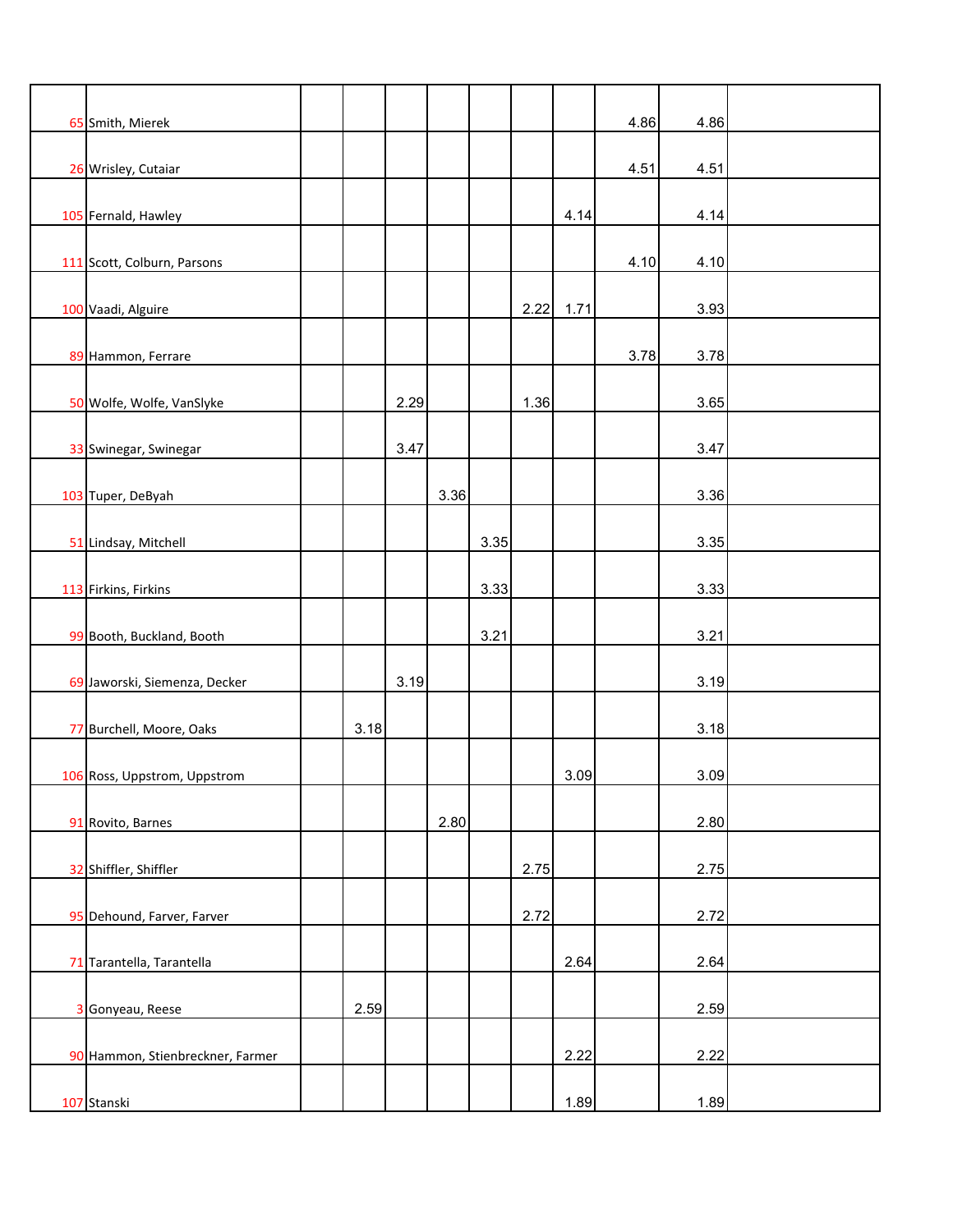|    | 45 Moffitt, Zimmer, Stahl    |  | 1.79 |  | 1.79 |  |
|----|------------------------------|--|------|--|------|--|
|    | 8 Lane, Shutt                |  |      |  | 0.00 |  |
|    | 9 Harrington, Conklin        |  |      |  | 0.00 |  |
|    | 10 Chartier, Niggli, Sykes   |  |      |  | 0.00 |  |
|    |                              |  |      |  |      |  |
|    | 12 Terhune, Janeck           |  |      |  | 0.00 |  |
|    | 14 Suchnick, Kowalski        |  |      |  | 0.00 |  |
|    | 15 Bernard, Warren           |  |      |  | 0.00 |  |
|    | 16 Redmond                   |  |      |  | 0.00 |  |
|    | 17 Havner, Havner, Ward      |  |      |  | 0.00 |  |
|    | 20 Swanson, Swanson, Swanson |  |      |  | 0.00 |  |
| 21 |                              |  |      |  | 0.00 |  |
|    | 25 Mang, Mang                |  |      |  | 0.00 |  |
|    | 29 Hamlin, Murray, Bennett   |  |      |  | 0.00 |  |
|    | 35 Ziarko, Johnson           |  |      |  | 0.00 |  |
|    | 37 Showers, Lutz, Coup       |  |      |  | 0.00 |  |
|    | 42 Heller, Frey              |  |      |  | 0.00 |  |
|    |                              |  |      |  |      |  |
|    | 44 Bator, Secor, Noralis     |  |      |  | 0.00 |  |
|    | 46 Turner, Turner            |  |      |  | 0.00 |  |
|    | 47 Cheney, Kinlen            |  |      |  | 0.00 |  |
|    | 48 Skipper, Skipper          |  |      |  | 0.00 |  |
|    | 49 Deueh, Deueh              |  |      |  | 0.00 |  |
|    | 52 Christie, Ash             |  |      |  | 0.00 |  |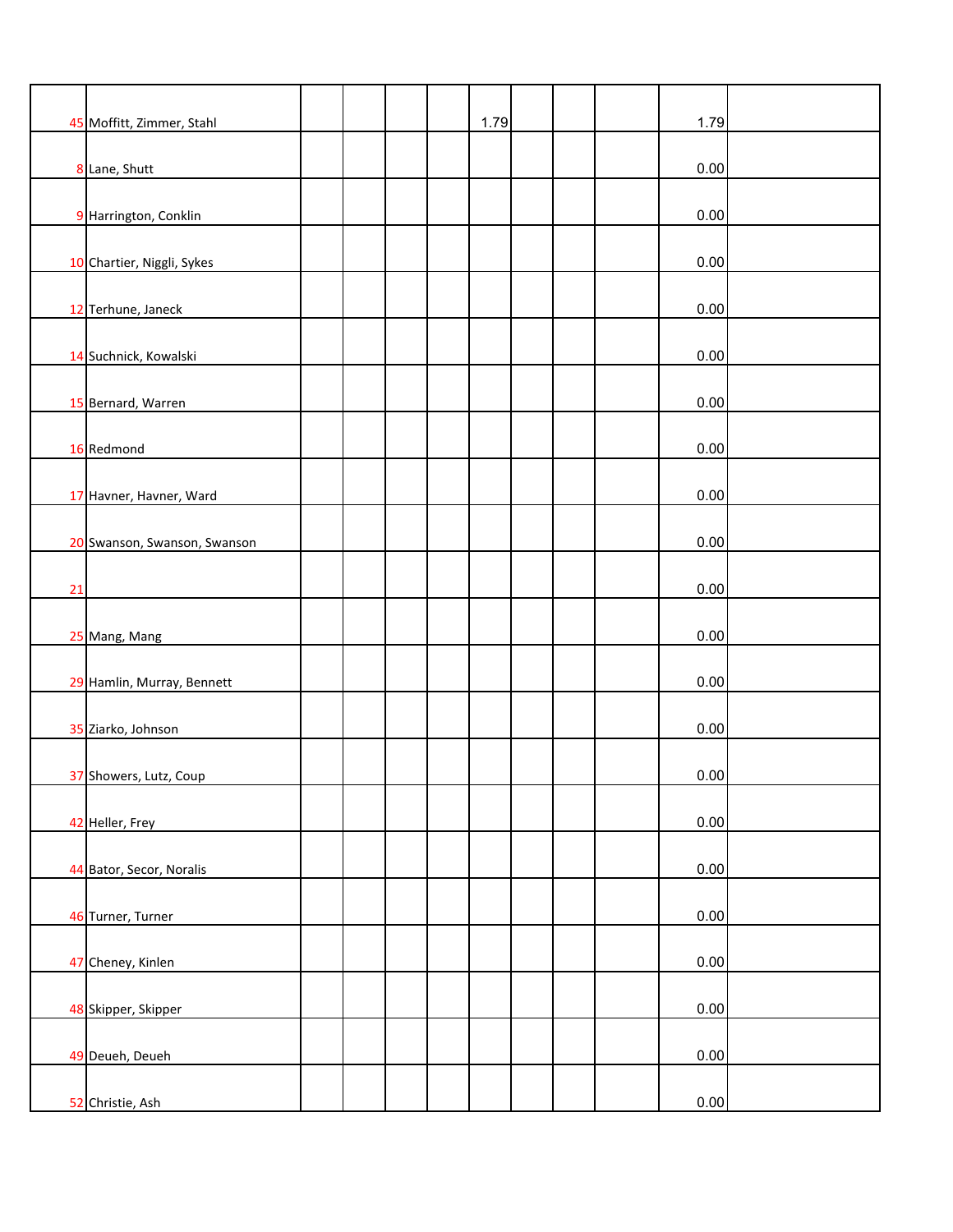|                                |  |  |  |  | 0.00 |  |
|--------------------------------|--|--|--|--|------|--|
| 53 Repman, Barnes, Repman      |  |  |  |  |      |  |
| 55 Harrington, Wilbur          |  |  |  |  | 0.00 |  |
| 57 Wolfe, Skinner, Piersall    |  |  |  |  | 0.00 |  |
| 58 Griesmyer, Evans            |  |  |  |  | 0.00 |  |
|                                |  |  |  |  |      |  |
| 59 Szabo, Rawleigh             |  |  |  |  | 0.00 |  |
| 60 Davenport, Davenport        |  |  |  |  | 0.00 |  |
| 61 Ott, Olmstead               |  |  |  |  | 0.00 |  |
| 62 Robinson, Reynolds          |  |  |  |  | 0.00 |  |
| 63 Burrows, Murray             |  |  |  |  | 0.00 |  |
| 66 Campbell, Combs             |  |  |  |  | 0.00 |  |
|                                |  |  |  |  |      |  |
| 67 McKee, Davis                |  |  |  |  | 0.00 |  |
| 70 Zgurich, LeFevre            |  |  |  |  | 0.00 |  |
| 74 Wise, Wise, Morsch          |  |  |  |  | 0.00 |  |
| 75 Abbatiello                  |  |  |  |  | 0.00 |  |
| 76 Daniels, Daniels, Daniels   |  |  |  |  | 0.00 |  |
| 78 Kolb, Thompson, Umbriac     |  |  |  |  | 0.00 |  |
| 83 Tsirnikas, Dissinger        |  |  |  |  | 0.00 |  |
|                                |  |  |  |  |      |  |
| 84 Smith, Raymond              |  |  |  |  | 0.00 |  |
| 85 Bouchey, VanHouse, VanHouse |  |  |  |  | 0.00 |  |
| 86 Gibbons, Gibbons            |  |  |  |  | 0.00 |  |
| 87 Passmore, Bollinger         |  |  |  |  | 0.00 |  |
| 88 Ewart, Harrison             |  |  |  |  | 0.00 |  |